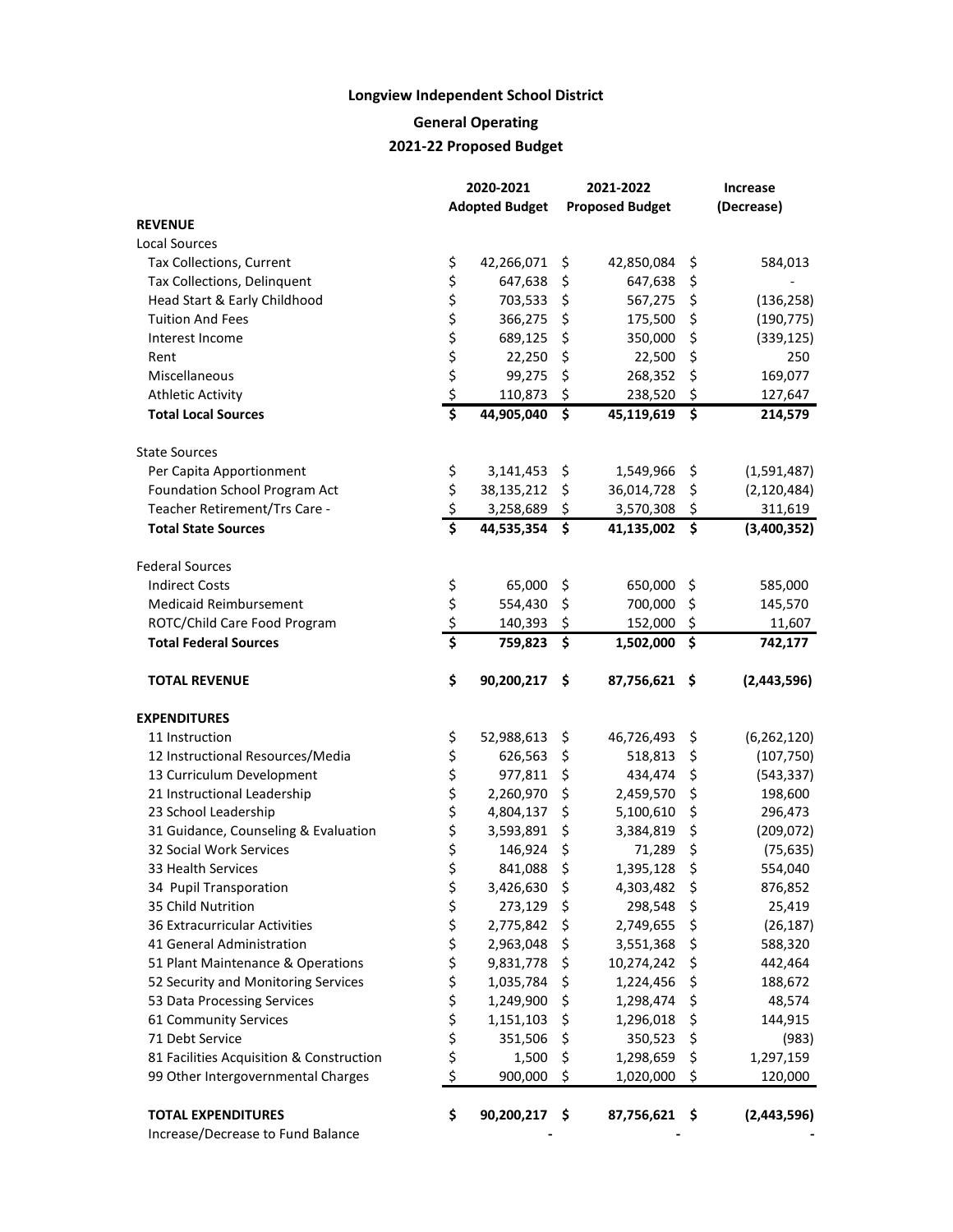## **Longview Independent School District Child Nutrition 2021-22 Proposed Budget**

|                                         |                           | 2020-2021             |             | 2021-2022              |                           | Increase   |  |  |
|-----------------------------------------|---------------------------|-----------------------|-------------|------------------------|---------------------------|------------|--|--|
|                                         |                           | <b>Adopted Budget</b> |             | <b>Proposed Budget</b> | (Decrease)                |            |  |  |
| <b>REVENUE</b>                          |                           |                       |             |                        |                           |            |  |  |
| Local                                   |                           |                       |             |                        |                           |            |  |  |
| <b>Interest Revenue</b>                 | \$                        | 4,839                 | \$          | 5,000                  | \$                        | 161        |  |  |
| Local - Food Sales in Cafeteria         | \$                        | 179,442               | \$          | 50,000                 | \$                        | (129, 442) |  |  |
| Parent On-Line                          | \$                        | 64,417                | \$          | 10,000                 | \$                        | (54, 417)  |  |  |
| Local - Head Start Lunches              | \$                        | 36,998                | \$          | 48,000                 | \$                        | 11,002     |  |  |
| <b>Maintenance Lunches</b>              | \$                        | 3,119                 | \$          | 1,000                  | \$                        | (2,119)    |  |  |
| <b>Outside Food Sales</b>               | \$                        | 9,989                 | \$          | 8,500                  | \$                        | (1,489)    |  |  |
| Local - Misc Other Revenue              | \$                        | 350                   | \$          | 5,000                  | $\boldsymbol{\mathsf{S}}$ | 4,650      |  |  |
| <b>Total Local Sources</b>              | \$                        | 299,154               | \$          | 127,500                | $\boldsymbol{\mathsf{S}}$ | (171, 654) |  |  |
| <b>State Sources</b>                    |                           |                       |             |                        |                           |            |  |  |
| State - School Matching                 | \$                        | 37,183                | \$          | 25,000                 | \$                        | (12, 183)  |  |  |
| State - TRS On Behalf                   | \$                        |                       | \$          | 70,049                 | \$                        | 70,049     |  |  |
| <b>Total State Sources</b>              | \$                        | 37,183                | \$          | 95,049                 | $\boldsymbol{\mathsf{s}}$ | 57,866     |  |  |
| <b>Federal Sources</b>                  |                           |                       |             |                        |                           |            |  |  |
| Federal School Breakfast Program        | \$                        | 927,372               | \$          | 1,100,600              | \$                        | 173,228    |  |  |
| Federal Nat'l School Lunch Program      | \$                        | 2,460,436             | \$          | 3,141,000              | \$                        | 680,564    |  |  |
| <b>Federal USDA Donated Commodities</b> | \$                        | 261,102               | \$          | 419,118                | \$                        | 158,016    |  |  |
| <b>Total Federal Sources</b>            | \$                        | 3,648,910             | $\mathbf S$ | 4,660,718              | $\boldsymbol{\mathsf{S}}$ | 1,011,808  |  |  |
| <b>TOTAL REVENUE</b>                    | \$                        | 3,985,247             | \$          | 4,883,267              | <sup>\$</sup>             | 898,020    |  |  |
| <b>EXPENDITURES</b>                     |                           |                       |             |                        |                           |            |  |  |
| <b>Salaries</b>                         | \$                        | 1,921,740             | \$          | 2,772,022              | \$                        | 850,282    |  |  |
| Contracted Maintenance & Repair         | \$                        | 27,650                | \$          | 30,000                 | \$                        | 2,350      |  |  |
| Copier Rental                           | \$                        | 2,000                 | \$          | 2,000                  | \$                        |            |  |  |
| <b>Consulting Services</b>              | \$                        |                       | \$          |                        | \$                        |            |  |  |
| <b>Misc Contracted Services</b>         | \$                        | 9,900                 | \$          | 5,000                  | \$                        | (4,900)    |  |  |
| <b>Food Supplies</b>                    | \$                        | 1,661,425             | \$          | 1,467,027              | \$                        | (194, 398) |  |  |
| Non-Food Supplies                       | \$                        | 69,267                | \$          | 55,000                 | \$                        | (14,267)   |  |  |
| <b>USDA Commodities</b>                 | \$                        | 261,102               | \$          | 419,118                | \$                        | 158,016    |  |  |
| <b>Office Supplies</b>                  | \$                        | 1,230                 | \$          | 10,000                 | \$                        | 8,770      |  |  |
| Tech Supplies/Equip                     | \$                        | 6,000                 | \$          | 20,000                 | \$                        | 14,000     |  |  |
| <b>Clerical Supplies</b>                | \$                        | 2,600                 | \$          | 5,000                  | \$                        | 2,400      |  |  |
| <b>Employee Travel Expense</b>          | \$                        | 1,108                 | \$          | 3,000                  | \$                        | 1,892      |  |  |
| Dues/Memberships                        | \$                        | 100                   | \$          | 100                    | \$                        |            |  |  |
| <b>Misc Services</b>                    | \$                        | 4,125                 | \$          | 5,000                  | \$                        | 875        |  |  |
| Cafeteria Equipment                     | \$                        | 5,000                 | \$          | 10,000                 | \$                        | 5,000      |  |  |
| <b>Garden Supplies</b>                  | \$                        |                       | \$          | 20,000                 | \$                        | 20,000     |  |  |
| Small Cafeteria Equipment               | \$                        | 12,000                | \$          | 50,000                 | \$                        | 38,000     |  |  |
| Garden Repairs & Maintenance            | \$                        |                       | \$          | 10,000                 | \$                        | 10,000     |  |  |
| <b>TOTAL EXPENDITURES</b>               | $\boldsymbol{\mathsf{S}}$ | 3,985,247             | \$          | 4,883,267              | \$                        | 898,020    |  |  |
| Increase/Decrease to Fund Balance       | \$                        |                       | \$          |                        | \$                        |            |  |  |